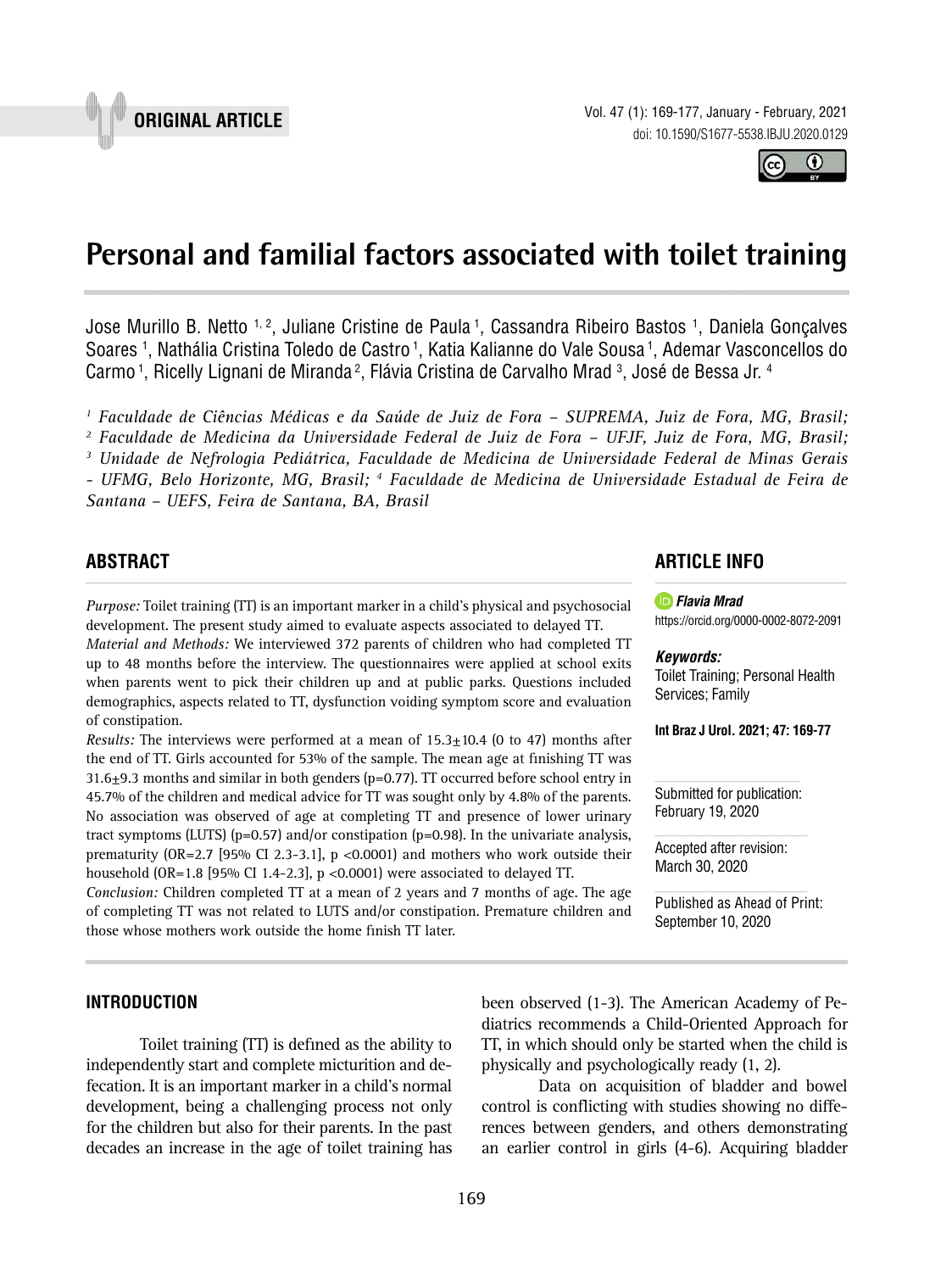control, in many occasions, occurs at the same time as bowel control. Accomplishing nighttime urinary continence may also occur at the same time as daytime continence or be several months delayed (4-8).

Many different factors have been associated with the age of TT, such as age of the mother, parental education level (9), working status of the mother, socioeconomic status of the family (10), and single parenthood, race (4, 11), gender with girls being trained earlier than boys (4, 8) and developmental delays (5). On the other hand, other studies have not found associations between TT and working status of the mother (4, 8), socioeconomic status of the family (8), prematurity (4, 5, 8) nor with mild to moderate neurological impairment (8).

The literature on TT is scarce and shows many controversies. We hypothesized that child development and familial environment may influence in the age a child completes TT. Therefore, the aim of the present study is to evaluate personal and household factors associated with toilet training as well as if there is any correlation between bladder and bowel dysfunction and the age TT is completed.

### **MATERIALS AND METHODS**

A questionnaire was applied to parents of children who had completed TT no more than 48 months before the interview. Parents were interviewed in public areas, such as parks or in front of schools and the interview lasted about 10 minutes. Children whose parents refused to participate, presenting any urogenital disorder, who were using any medications or presented with any disease known to interfere on bladder or bowel function, severe intellectual or motor disability, and those who had not finished TT were not included in the study. Age at which toilet training was completed was defined as the age that the child had full bladder and bowel control, without any failure in holding urine or stool during day and nighttime.

The institutional review board on ethics approved the study (protocol number 1.757.676) and all parents signed an informed consent.

The questionnaires included: 1) demographic questions on gender, socioeconomic status, neonatal history, marital status of the parents, if both parents worked full time or not; 2) aspects related to TT

(Appendix-1); 3) current voiding and bowel symptoms assessed by the dysfunctional voiding symptom score (DVSS) (12), Pediatric Rome III Criteria (13) and Modified Bristol Stoll Form Scale for Children (14).

#### **Statistical Analysis**

Data were expressed as means $\pm$ SD, medians and interquartile ranges, or absolute values and fractions. The Student t or Mann-Whitney U test was used to compare continuous variables while categorical variables were compared using the chi-square or Fisher's exact test.

Analysis of risk factors for delayed toilet training was performed by multivariable binary logistic regression with stepwise forward likelihood ratio method. Odds ratios (OR) were reported with a 95% confidence interval. Tests of significance were two-tailed, and significance was defined by p <0.05.

All tests were 2-sided with p <0.05 considered statistically significant and were performed using MedCalc Statistical Software version 18.11.6.

#### **RESULTS**

Of the 400 questionnaires applied, 372 were included in the study. Of the 28 not included, 15 were due to refusal of parents or caregivers to participate in the study, and the remaining did not fulfill inclusion criteria. The mean time between TT and the interview was 15.3±10.4 (0 a 47) months. Girls represented 53% of the sample. All other demographic data are described on Table-1.

The mean age at the moment of the interview was 46.5 months (female:  $46.7 \pm 12.0$  and male:  $46.3 \pm 11.4$  months; p=0.77) and the mean age for TT was  $31.6\pm9.3$  months (median: 30.0 months), being 31.1 $\pm$ 9.4 for girls and 32.2 $\pm$ 9.2 for boys (p=0.20). No differences were found between TT for bowel (day and night) and bladder (day and night) according to gender or type of TT (Table-2).

We used the 75-percentile value that was 36 months to divide the sample for binary further analysis.

Evaluating the family, age of the mother  $(p=0.10)$  and father  $(p=0.66)$ , schooling of the householder (p=0.27), socioeconomic class (p=0.47) had no impact on the age of completing TT. The only fa-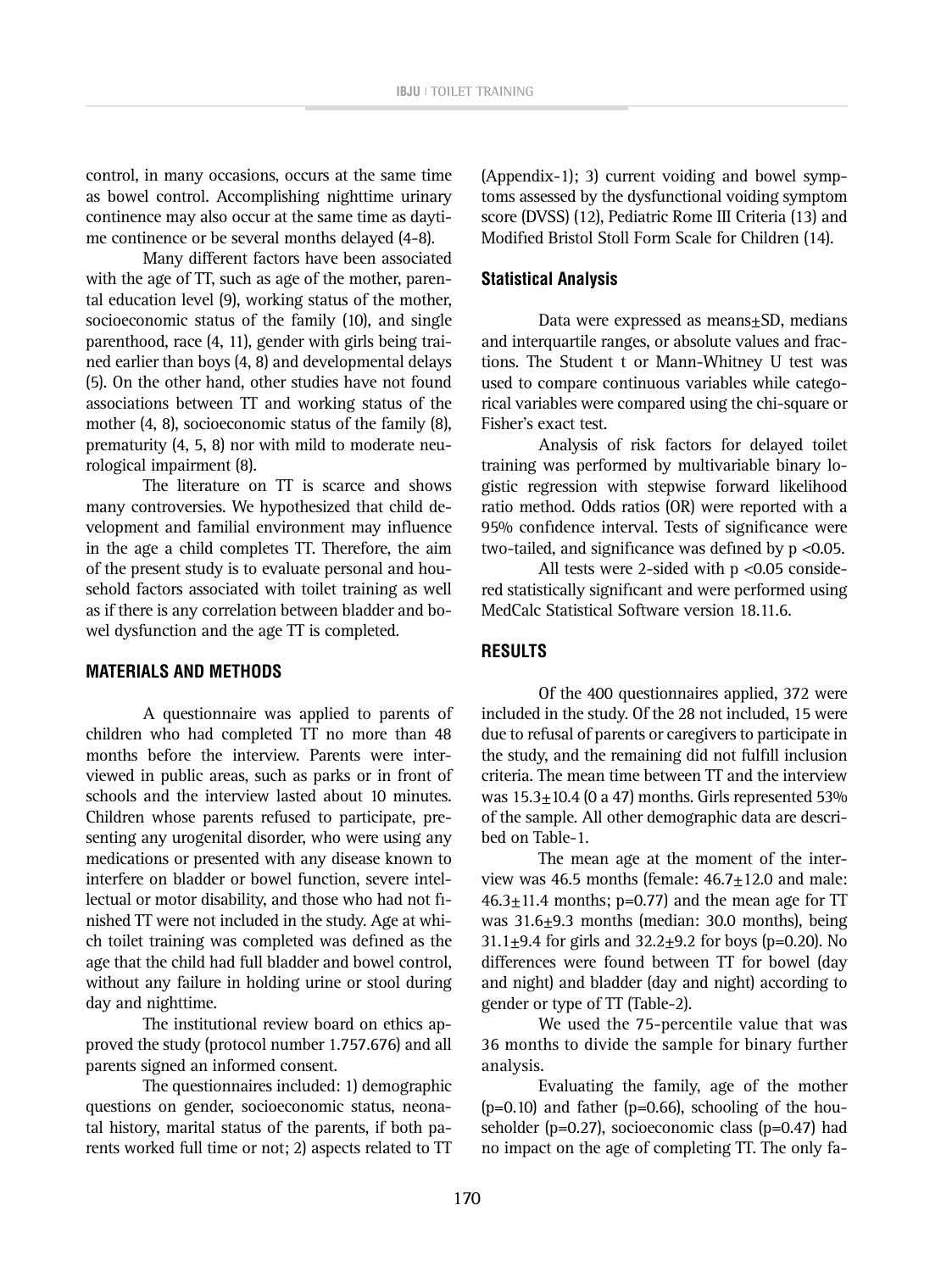## **Table 1 - Demographic Data.**

|                                            | Frequency        | $\%$    |
|--------------------------------------------|------------------|---------|
| Pre or After Pre-school                    |                  |         |
| TT prior starting Pre-school               | 170              | 45.7    |
| TT after starting Pre-school               | 202              | 54.3    |
| <b>Total</b>                               | 372              | 100     |
| What made parents start TT                 |                  |         |
| Orientation of a Physician                 | 18               | 4.8     |
| <b>School Orientation</b>                  | 75               | 20.3    |
| Parents thought it was time to begin       | 162              | 43.5    |
| Children gave signs that he/she was ready  | 95               | 25.5    |
| Others                                     | 22               | 5.9%    |
| Total                                      | 372              | 100     |
| <b>Problems during TT</b>                  |                  |         |
| None                                       | 329              | 88.4    |
| Refuse to go to the bathroom               | 17               | 4.7     |
| <b>Retention Maneuvers</b>                 | 16               | 4.3     |
| Hiding or Asking for diapers to poop       | 5                | 1.3     |
| Others                                     | 5                | 1.3     |
| <b>Total</b>                               | 372              | 100     |
| TT Methods **                              |                  |         |
| Brazelton (child-oriented approach)        | 346              | 93      |
| Azrin and Foxx (parent-oriented approach)  | $\overline{c}$   | 0.5     |
| Alarm                                      | $\mathbf{1}$     | 0.3     |
| Others                                     | 23               | 6.2     |
| <b>Total</b>                               | 372              | 100     |
| Equipment Used for TT ***                  |                  |         |
| Potty Chair                                | 225              | 43.6    |
| <b>Regular Toilet</b>                      | 149              | 28.9    |
| Toilet with support for feet               | 45               | 8.7     |
| <b>Toilet Seat Reducer</b>                 | 94               | 18.2    |
| Other                                      | 3                | 0.6     |
| Total                                      | 516              | $100$   |
| Parent's view of the ideal age to start TT |                  |         |
| < 12 months                                | $\boldsymbol{6}$ | $1.6\,$ |
| 12 to 18 months                            | 42               | 11.3    |
| 18 to 24 months                            | 95               | 25.5    |
| 24 to 30 months                            | 149              | 40.1    |
| 30 to 36 months                            | 62               | 16.7    |
| > 30 months                                | 18               | $4.8\,$ |
| Total                                      | 372              | 100     |

\* TT Toilet Training

\*\*Methods adapted from Choby et al., (1) and Brazelton et al., (7).

\*\*\* Some parents use more than one equipment.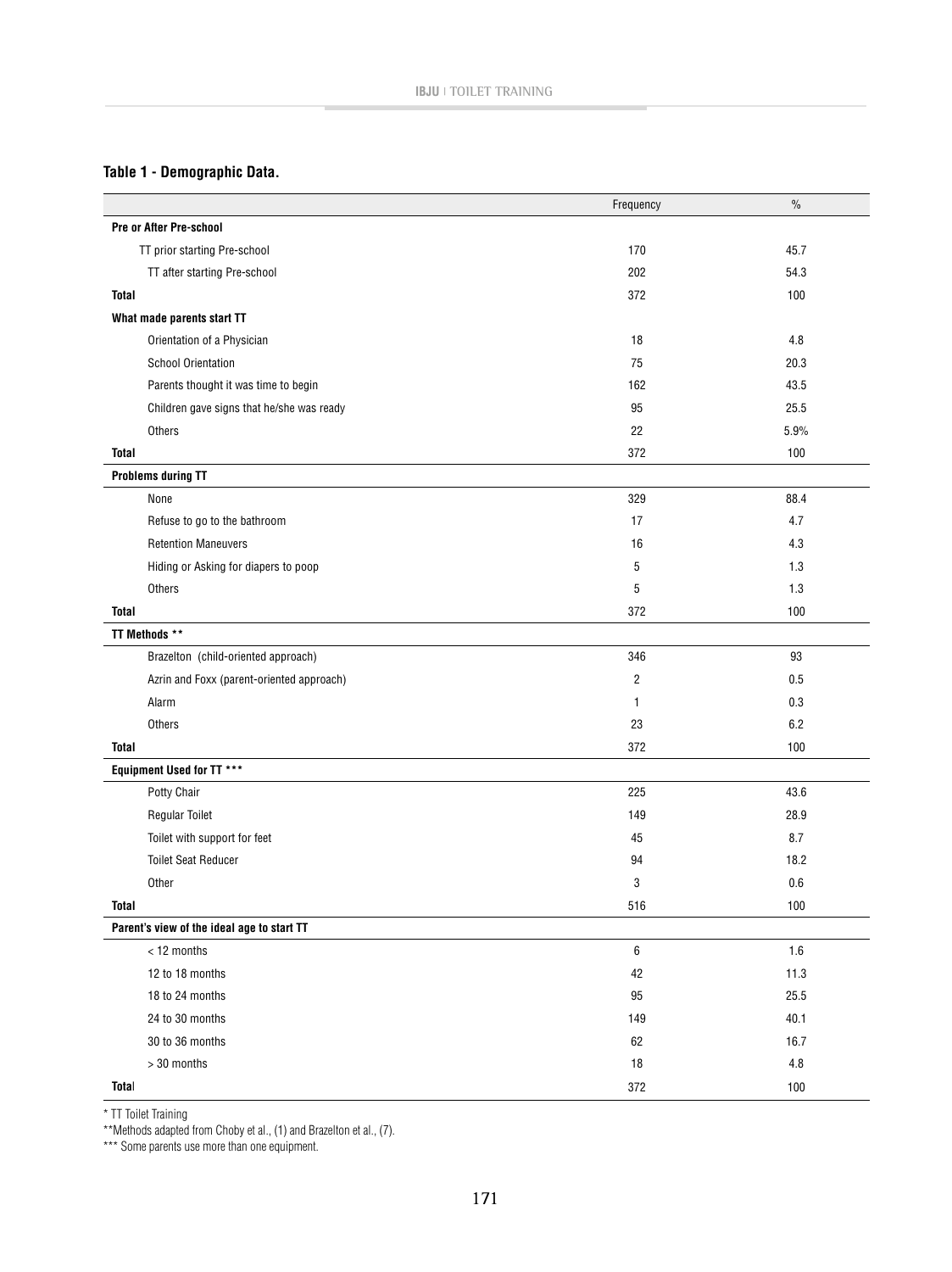| Gender and Age at TT     |                                |                        |                        |         |
|--------------------------|--------------------------------|------------------------|------------------------|---------|
|                          | All Children                   | <b>Boys</b>            | Girls                  |         |
| TT                       | Mean age (months)<br>(min-max) | Mean age<br>(min-max)  | Mean age<br>(min-max)  | p value |
| Bowel daytime            | $29.1 \pm 8.6$ (12-60)         | $30.0 \pm 8.6$ (12-60) | $28.4 \pm 8.5$ (12-56) | 0.07    |
| Bowel nighttime          | $29.3 \pm 8.7$ (11-60)         | $30.0 \pm 8.8$ (12-60) | $28.7 \pm 8.5$ (11-52) | 0.14    |
| <b>Bladder daytime</b>   | $28.4 \pm 8.1$ (9-56)          | $28.9 \pm 7.4$ (12-48) | $28.0 \pm 8.6$ (9-56)  | 0.31    |
| <b>Bladder nighttime</b> | $30.7 \pm 9.1$ (9-62)          | $30.9 \pm 8.7$ (12-60) | $30.6 \pm 9.5$ (9-62)  | 0.72    |

**Table 2 - Time to TT (bowel and bladder) and gender.**

**TT** = Toilet training;  $p$  value  $< 0.05$ .

milial factor associated with a delayed TT was mothers that work outside of their household  $(p < 0.001)$ (Table-3).

Analyzing the association between age of TT and bladder and bowel dysfunction (BBD) it was observed that age at the end of TT had no impact on the development of LUTS (p=0.56) nor functional constipation  $(p=0.89$  and  $p=0.45$ , respectively) (Table-4).

In a univariate analysis, only prematurity  $(OR=2.7$  [95% CI 2.3-3.1], p <0.0001) and mothers who work outside household (OR=1.8 [95% CI 1.4- 2.3], p <0.0001) were associated with a delayed TT. The same factors remained as independent predictors in the multivariate analysis (OR=3.9 [95% CI 3.0-5.1] and OR=1.6 [95% CI 1.2-2.1], p <0.0001, respectively).

### **DISCUSSION**

Toilet Training is an important step in a child's development, and it depends on child's growth and maturation. As in many other developmental delays seen on a preterm born child (15), we have also demonstrated that these children become toilet trained at a later age. Prematurity has been shown to be associated with motor, cognitive, academic, language and behavior problems (15, 16). Therefore, a delayed TT would be expected in these children since it is a personal achievement related to behavioral and developmental maturation. According to our findings, being a premature child is an independent factor, with 2.7 times greater chance of completing TT after 3 years of age when compared to full term children.

Voluntary control of micturition is mediated by the cerebral cortex that is responsible for facilitating and inhibiting the micturition reflex. Therefore, the ability to gain bladder control is a complex developmental process that can be influenced by anatomical, physiological, cultural, and behavioral conditions (1, 17). Contradictory to our finding, some previous reports have shown that age of completing TT is not associated to prematurity (5, 8, 11, 18). On the other hand, two studies done 20 years apart have shown a delay in starting TT (>24 months) in preterm compared to full term children but both failed to find this difference in the age of completing it (8, 18).

Since our data were collected interviewing parents up to 48 months after their children completed TT, we did not inquire about the age of starting training due to a considerable memory bias.

Despite the fact that most studies show no association between these two variables, working status of the parents, especially of the mother, is currently identified as the major cause of a delayed TT (10, 11). In opposition to these studies, our findings support the hypothesis that mothers that work outside their household, is an independent factor associated with 1.8 greater chance of their children presenting a delayed TT. Parents play an essential role in training their children to get control of their elimination functions providing orientation and guiding the whole training process. If the parents are not at home or are too busy with working and housekeeping there will be a lack of attention to their children TT process which, ultimately, will lead to its delay.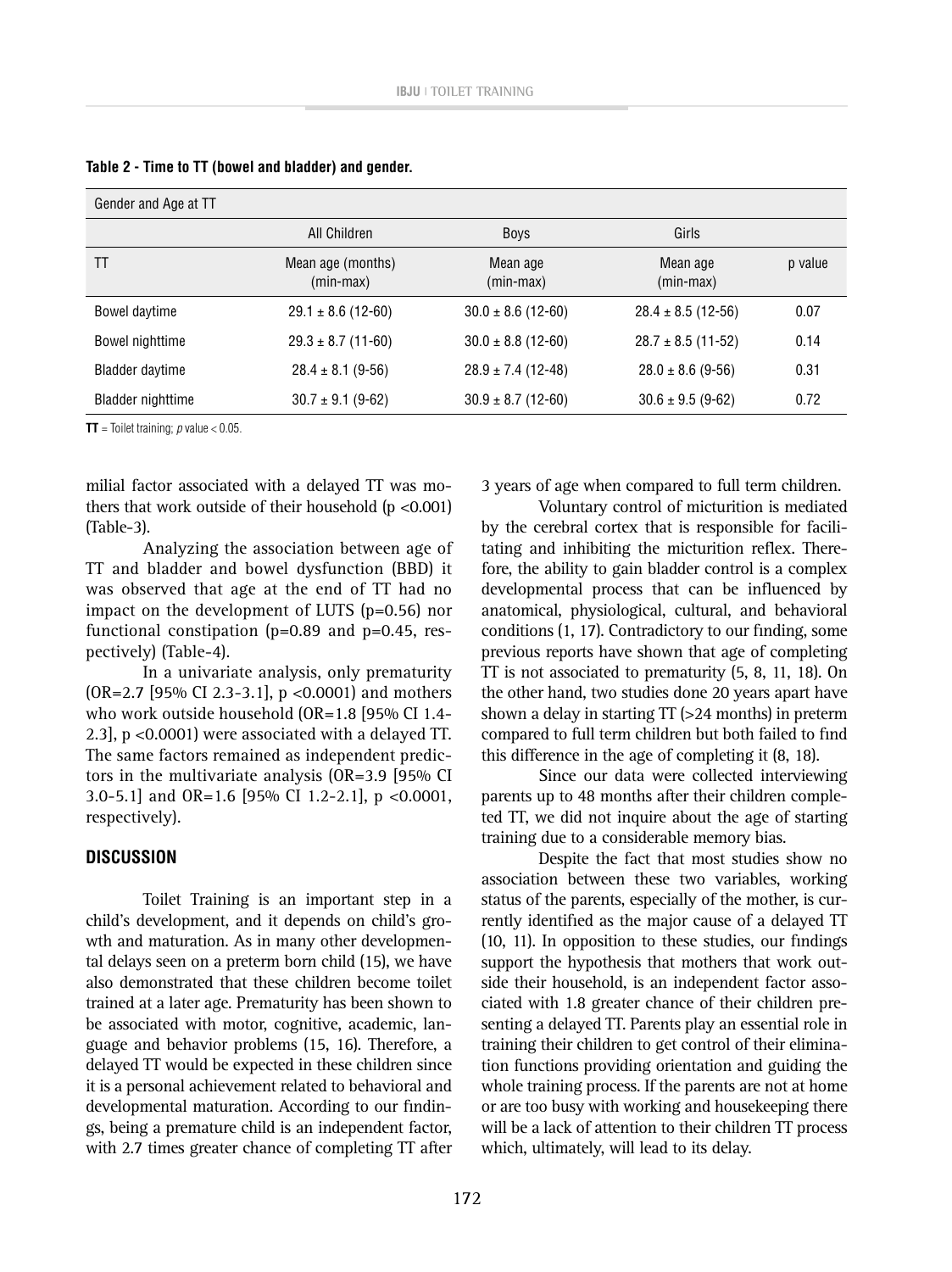| Schooling and Age of TT                  |                                                |                    |                 |                   |                            |  |
|------------------------------------------|------------------------------------------------|--------------------|-----------------|-------------------|----------------------------|--|
|                                          |                                                |                    | Mother          |                   | Father                     |  |
| Schooling                                |                                                | Age at TT          | Number (%)      | Number (%)        |                            |  |
| <b>Elementary School</b>                 |                                                | < 36 months        | 70 (23.8)       |                   | 67(25.0)                   |  |
|                                          |                                                | > 36 months        | 15(20.5)        |                   | 12(17.1)                   |  |
| <b>High School</b>                       |                                                | < 36 months        | 113 (38.3)      |                   | 105 (39.2)                 |  |
|                                          |                                                | > 36 months        | 27(37.0)        | 22 (32.4)         |                            |  |
| College                                  |                                                | < 36 months        | 69 (23.4)       | 50(18.7)          |                            |  |
|                                          |                                                | > 36 months        | 16 (21.9)       | 21(30.9)          |                            |  |
| Post-Graduation                          |                                                | < 36 months        | 43 (14.6)       | 46 (17.2)         |                            |  |
|                                          |                                                | > 36 months        | 15(20.5)        | 13(19.1)          |                            |  |
| <b>Total</b>                             |                                                |                    | 386             | 336               |                            |  |
| p value                                  |                                                | Pearson Chi-Square | 0.37            | 0.21              |                            |  |
|                                          | <b>Working Status of Parents and Age of TT</b> |                    |                 |                   |                            |  |
| <b>Working Status</b>                    |                                                | Age at TT          | <b>Mother</b>   | <b>Father</b>     |                            |  |
|                                          |                                                |                    | Number (%)      |                   | Number (%)                 |  |
| Yes                                      |                                                | < 36 months        | 201 (67.9)      | 263 (96.0)        |                            |  |
|                                          |                                                | > 36 months        | 58 (79.5)       | 67(97.1)          |                            |  |
| No                                       |                                                | < 36 months        | 95(32.1)        | 11 $(4.0)$        |                            |  |
|                                          |                                                | > 36 months        | 15(20.5)        | 2(2.9)            |                            |  |
| <b>Total</b>                             |                                                |                    | 369             | 343               |                            |  |
| p value                                  |                                                | Pearson Chi-Square | < 0.001         | 0.66              |                            |  |
| Age of Parents and Age of TT             |                                                |                    |                 |                   |                            |  |
| Age of Parents (Years)                   |                                                | Age at TT          | <b>Mother</b>   | <b>Father</b>     |                            |  |
|                                          |                                                |                    | Number (%)      | Number (%)        |                            |  |
| < 20                                     |                                                | < 36 months        | 34(11.4)        | 12(4.0)           |                            |  |
|                                          |                                                | > 36 months        | 4(5.4)          | 2(2.7)            |                            |  |
| $20 - 30$                                |                                                | < 36 months        | 151 (50.7)      | 137 (46.0)        |                            |  |
|                                          |                                                | > 36 months        | 47 (63.5)       | 38(51.4)          |                            |  |
| >30                                      |                                                | < 36 months        | 113 (37.9)      | 149 (50.0)        |                            |  |
|                                          |                                                | > 36 months        | 23(31.1)        | 34 (45.9)         |                            |  |
| <b>Total</b>                             |                                                |                    | 372<br>0.10     | 372               |                            |  |
| p value                                  |                                                | Pearson Chi-Square |                 | 0.66              |                            |  |
| <b>Socioeconomic Class and Age of TT</b> |                                                | B                  |                 |                   |                            |  |
| Age at TT                                | A<br>Number (%)                                | Number (%)         | C<br>Number (%) | D/E<br>Number (%) | <b>Total</b><br>Number (%) |  |
| < 36 months                              | 29 (9.9)                                       | 139 (47.8)         | 107 (36.8)      | 16(5.5)           | 291 (100)                  |  |
| > 36 months                              | 12 (14.4)                                      | 36 (49.3)          | 23(31.5)        | 2(2.7)            | 73 (100)                   |  |
| <b>Total</b>                             | 41 (11.3)                                      | 175(48.1)          | 130 (35.7)      | 18(4.9)           | 364 (100)                  |  |
| P value: 0.47                            |                                                |                    |                 |                   |                            |  |

# **Table 3 - Familial aspects related to toilet training (TT).**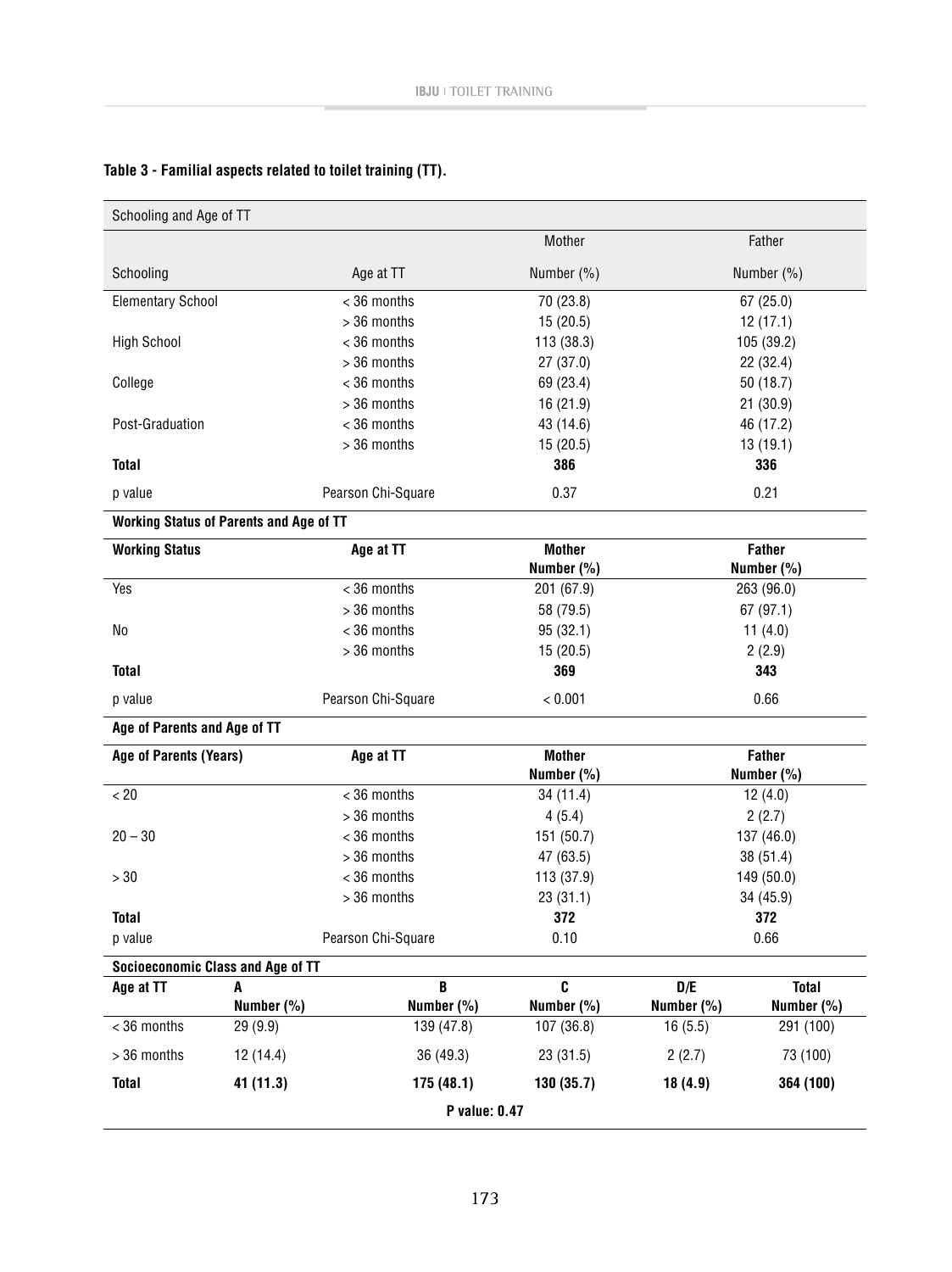| Dysfunctional Voiding Symptoms Score (DVSS)                     |                                      |                                   |                            |
|-----------------------------------------------------------------|--------------------------------------|-----------------------------------|----------------------------|
| Age at TT                                                       | No LUTD<br>Number (%)                | LUTD<br>Number (%)                | Total<br>Number (%)        |
| $<$ 36 months                                                   | 267 (89.6)                           | 31(10.4)                          | 298 (100)                  |
| $>$ 36 months                                                   | 68 (91.9)                            | 6(8.1)                            | 74 (100)                   |
| Total                                                           | 335 (90.1)                           | 37(9.9)                           | 372 (100)                  |
|                                                                 | $P = 0.56$                           |                                   |                            |
| <b>Constipation (Modified Bristol Stool Scale for Children)</b> |                                      |                                   |                            |
| Age at TT                                                       | <b>No Constipation</b><br>Number (%) | <b>Constipation</b><br>Number (%) | <b>Total</b><br>Number (%) |
| $<$ 36 months                                                   | 157 (54.3)                           | 132 (45.7)                        | 289 (100)                  |
| > 36 months                                                     | 35 (47.9)                            | 38(52.1)                          | 73 (100)                   |
| Total                                                           | 192 (53.0)                           | 170 (47.0)                        | 362 (100)                  |
|                                                                 | $p = 0.45$                           |                                   |                            |
| <b>Constipation (Rome III)</b>                                  |                                      |                                   |                            |
| Age at TT                                                       | <b>No Constipation</b><br>Number (%) | <b>Constipation</b><br>Number (%) | <b>Total</b><br>Number (%) |
| < 36 months                                                     | 243 (81.5)                           | 55 (18.5)                         | 298 (100)                  |
| $>$ 36 months                                                   | 59 (80.8)                            | 14 (19.2)                         | 73 (100)                   |
| <b>Total</b>                                                    | 302(81.4)                            | 69 (18.6)                         | 371 (100)                  |
| $p = 0.89$                                                      |                                      |                                   |                            |

#### **Table 4 - Lower Urinary Tract Dysfunction, Constipation and Age of Toilet Training (TT).**

Besides the working status of the mother, the use of disposable diapers and the availability of more information on the Child-Oriented Approach for TT have also been reported as related to this increasing age for completing TT (2, 19). Therefore, parents were asked about different TT methods such Brazelton Child-Oriented Approach that suggests starting the toilet training process only when children show readiness signs; Azrin and Foxx Parent-Oriented Approach that represents an intensive structured behavioral method (''toilet training in a day''); Daytime Wetting Alarm, Child-Assisted Toilet Training that begins bowel and bladder training at two to three weeks of age and the child is taken to the bathroom after a large meal or when showing signs of elimination and the Elimination Communication that guides start of

TT at birth and shows how to recognize children's body language, noise and elimination patterns (1, 7), and were also asked about equipment used on TT. As to our study, the majority of families (93%) used the child-oriented approach to toilet train their children, indicating that this could really be a reason for a later TT, as the mean age for completing TT in our group of children was 31.6 months, similar to that reported in other studies (4, 5, 7, 10). When assessing the type of equipment used during TT, 43% of the children used a potty chair and 28.9% used the regular toilet without seat reducer and/or feet support. It is important to note that the incorrect posture while urinating and evacuating can lead to retention maneuvers and BBD (20, 21). Therefore, children should always use a toilet with seat reducer and feet support, or a potty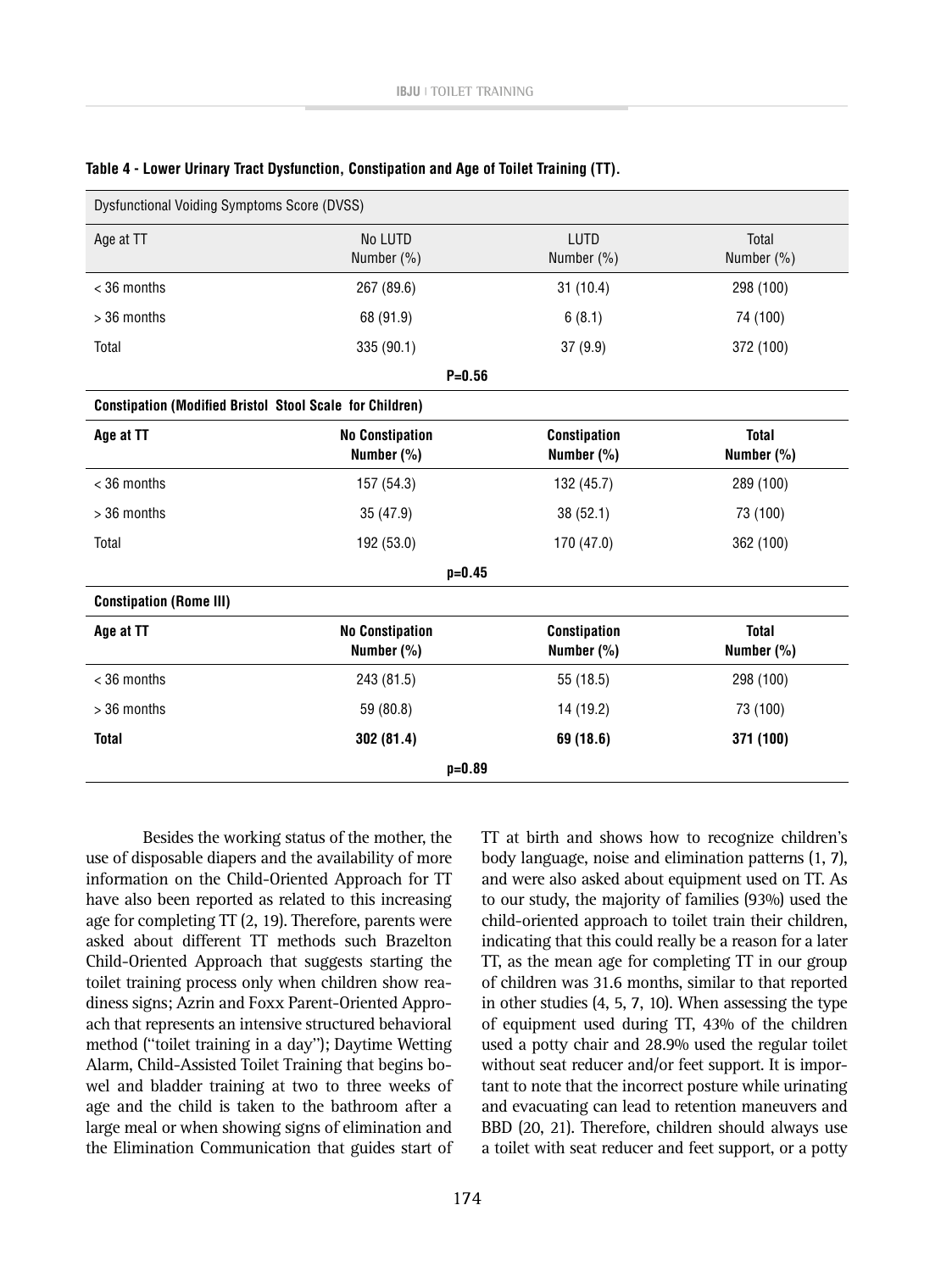chair in order to determine a sense of security and a more physiological position to facilitate urination and evacuation.

There is a widespread believe that girls end TT at an earlier age. Shum et al. studying the sequential of acquisition of TT skills described that normal developed girls achieve nearly all skills prior to boys (4) and few other studies have confirmed these findings (8, 11), which are in disagreement with ours, as well as of other authors finding (6, 7, 10), where no differences were found between genders regarding age of completing TT. It is also believed by many that bowel control occurs prior to bladder control. A study from Stein & Susser in the sixties described a sequence of on acquirement of sphincter control with bowel control occurring before daytime control and daytime bladder control before nighttime control (22) which was also confirmed by Schum et al. (4) On the opposite direction, we and others have not found differences in time of acquisition of bladder and bowel control (6) adding to the controversies on many of the aspects related to TT.

One of the greatest debates related to TT is whether an earlier or later TT is associated to BBD, although few studies have investigated these associations. As data present herein, other studies found no relationship between age or method use for TT (1, 2, 23) with the development of LUTS. However, Barone et al. reported a higher prevalence of urge- -incontinence in children who started later their TT (3). In another recent study, voiding dysfunction was associated with TT starting either before 24 months or after 36 months of age in the presence of constipation (24).

Evaluating the presence of functional constipation, we also found that age of acquiring bladder control is not related to constipation, which is in agreement with the findings of Wald et al. (25). On the contrary, Inan et al. demonstrated a threefold risk for constipation in children that acquire bowel control after the age of 2 years (26). Aziz et al. have also suggested that later TT would predispose to constipation, although their study compared different populations, from rural and urban areas, with other confounding factors (27). Most of the data on bowel function reported in the literature is focused in stool withholding, hiding to defecate, and toilet refusal.

Children who hides to defecate and failure to acquire TT for stool elimination at 42 months of age have a delay in bladder control and those who have problems during TT are more prone to present toilet refusal, stool withholding, functional constipation and primary encopresis (28).

There are some limitations to this study. Although we tried to evaluate children who had finished their TT no later than 48 months, since a memory bias could have influenced the results, for this matter we may have missed long-term problems, such as BBD, related to TT. We also failed to evaluate age at the beginning and time taken to complete TT.

### **CONCLUSION**

Children completed TT at two and a half years of age. Both girls and boys completed TT at a similar age. Premature children and those whose mothers work outside their household are at increased risk of completing TT at a later age. We could not demonstrate association between age at completing TT to LUTS or functional constipation..

### **CONFLICT OF INTEREST**

None declared.

### **REFERENCES**

- 1. Choby BA, George S. Toilet training. Am Fam Physician. 2008;78:1059-64.
- 2. Colaco M, Johnson K, Schneider D, Barone J. Toilet training method is not related to dysfunctional voiding. Clin Pediatr (Phila). 2013;52:49-53.
- 3. Barone JG, Jasutkar N, Schneider D. Later toilet training is associated with urge incontinence in children. J Pediatr Urol. 2009;5:458-61.
- 4. Schum TR, Kolb TM, McAuliffe TL, Simms MD, Underhill RL, Lewis M. Sequential acquisition of toilet-training skills: a descriptive study of gender and age differences in normal children. Pediatrics. 2002;109:E48.
- 5. Mota DM, Barros AJ. Toilet training: methods, parental expectations and associated dysfunctions. J Pediatr (Rio J). 2008;84:9-17.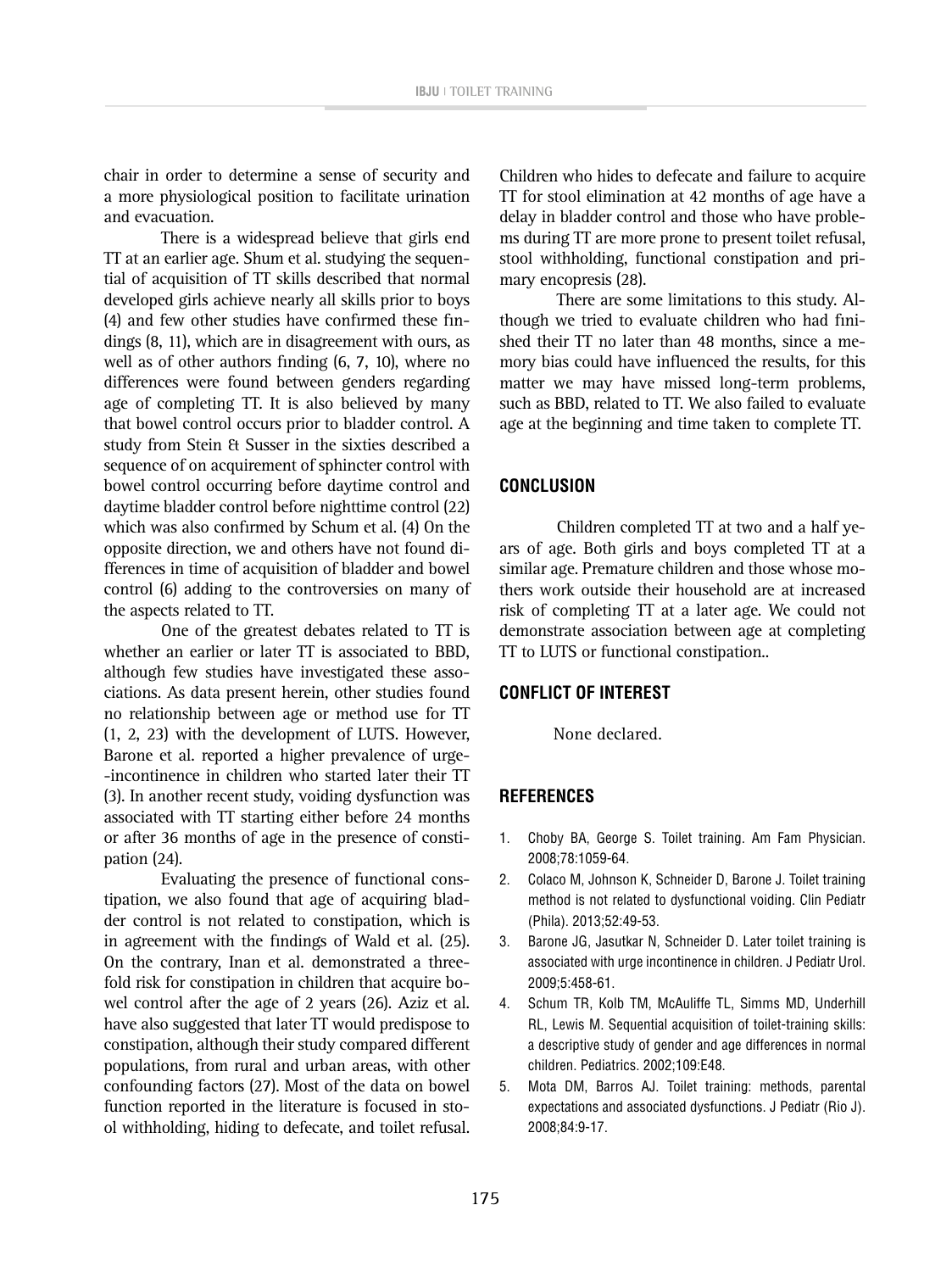- 6. Largo RH, Molinari L, von Siebenthal K, Wolfensberger U. Does a profound change in toilet-training affect development of bowel and bladder control? Dev Med Child Neurol. 1996;38:1106-16.
- 7. Brazelton TB, Christophersen ER, Frauman AC, Gorski PA, Poole JM, Stadtler AC, et al. Instruction, timeliness, and medical influences affecting toilet training. Pediatrics. 1999;103(6 Pt 2):1353-8.
- 8. Largo RH, Molinari L, von Siebenthal K, Wolfensberger U. Development of bladder and bowel control: significance of prematurity, perinatal risk factors, psychomotor development and gender. Eur J Pediatr. 1999;158:115-22.
- 9. Joinson C, Heron J, Von Gontard A, Butler U, Emond A, Golding J. A prospective study of age at initiation of toilet training and subsequent daytime bladder control in schoolage children. J Dev Behav Pediatr. 2009;30:385-93.
- 10. Koc I, Camurdan AD, Beyazova U, Ilhan MN, Sahin F. Toilet training in Turkey: the factors that affect timing and duration in different sociocultural groups. Child Care Health Dev. 2008;34:475-81.
- 11. Schum TR, McAuliffe TL, Simms MD, Walter JA, Lewis M, Pupp R. Factors associated with toilet training in the 1990s. Ambul Pediatr. 2001;1:79-86.
- 12. Calado AA, Araujo EM, Barroso U Jr, Netto JM, Filho MZ, Macedo A Jr, et al. Cross-cultural adaptation of the dysfunctional voiding score symptom (DVSS) questionnaire for Brazilian children. Int Braz J Urol. 2010;36:458-63.
- 13. Rasquin A, Di Lorenzo C, Forbes D, Guiraldes E, Hyams JS, Staiano A, et al. Childhood functional gastrointestinal disorders: child/adolescent. Gastroenterology. 2006;130:1527-37.
- 14. Lane MM, Czyzewski DI, Chumpitazi BP, Shulman RJ. Reliability and validity of a modified Bristol Stool Form Scale for children. J Pediatr. 2011;159:437-441.e1.
- 15. Synnes A, Hicks M. Neurodevelopmental Outcomes of Preterm Children at School Age and Beyond. Clin Perinatol. 2018;45:393-408.
- 16. Blencowe H, Cousens S, Chou D, Oestergaard M, Say L, Moller AB, et al. Born Too Soon Preterm Birth Action Group. Born too soon: the global epidemiology of 15 million preterm births. Reprod Health. 2013;10(Suppl 1):S2.
- 17. Griffiths D. Neural control of micturition in humans: a working model. Nat Rev Urol. 2015;12:695-705.
- 18. Yildiz D, Suluhan D, Eren Fidanci B, Mert M, Tunc T, Altunkaynak B. The Differences Between Preterm and Term Birth Affecting Initiation and Completion of Toilet Training Among Children: A Retrospective Case-Control Study. Urol J. 2019;16:180-5.
- 19. van Nunen K, Kaerts N, Wyndaele JJ, Vermandel A, Hal GV. Parents' views on toilet training (TT): A quantitative study to identify the beliefs and attitudes of parents concerning TT. J Child Health Care. 2015;19:265-74.
- 20. Braga AANM, Veiga MLT, Ferreira MGCDS, Santana HM, Barroso U Jr. Association between stress and lower urinary tract symptoms in children and adolescents. Int Braz J Urol. 2019;45:1167-79.
- 21. Altunkol A, Abat D, Sener NC, Gulum M, Ciftci H, Savas M, et al. Is urotherapy alone as effective as a combination of urotherapy and biofeedback in children with dysfunctional voiding? Int Braz J Urol. 2018;44:987-95.
- 22. Stein Z, Susser M. Social factors in the development of sphincter control. Dev Med Child Neurol. 1967;9:692-706.
- 23. Vasconcelos MMA, East P, Blanco E, Lukacz ES, Caballero G, Lozoff B, et al. Early Behavioral Risks of Childhood and Adolescent Daytime Urinary Incontinence and Nocturnal Enuresis. J Dev Behav Pediatr. 2017;38:736-42.
- 24. Hodges SJ, Richards KA, Gorbachinsky I, Krane LS. The association of age of toilet training and dysfunctional voiding. Res Rep Urol. 2014;6:127-30.
- 25. Wald ER, Di Lorenzo C, Cipriani L, Colborn DK, Burgers R, Wald A. Bowel habits and toilet training in a diverse population of children. J Pediatr Gastroenterol Nutr. 2009;48:294-8.
- 26. Inan M, Aydiner CY, Tokuc B, Aksu B, Ayvaz S, Ayhan S, et al. Factors associated with childhood constipation. J Paediatr Child Health. 2007;43:700-6.
- 27. Aziz S, Moiz Fakih HA, Di Lorenzo C. Bowel habits and toilet training in rural and urban dwelling children in a developing country. J Pediatr. 2011;158:784-8.
- 28. Taubman B, Blum NJ, Nemeth N. Children who hide while defecating before they have completed toilet training: a prospective study. Arch Pediatr Adolesc Med. 2003;157:1190-2.

**\_\_\_\_\_\_\_\_\_\_\_\_\_\_\_\_\_\_\_\_\_\_\_ Correspondence address:**

Flávia Cristina de Carvalho Mrad, MD Unidade de Nefrologia Pediátrica, Faculdade de Medicina, UFMG, Brasil Av. Alfredo Balena, nº 190, sala 281 Belo Horizonte, MG, 30130-100, Brasil Telephone: + 55 31 340-98073

E-mail: [flaviacarvalhomrad@gmail.com](mailto:flaviacarvalhomrad@gmail.com)